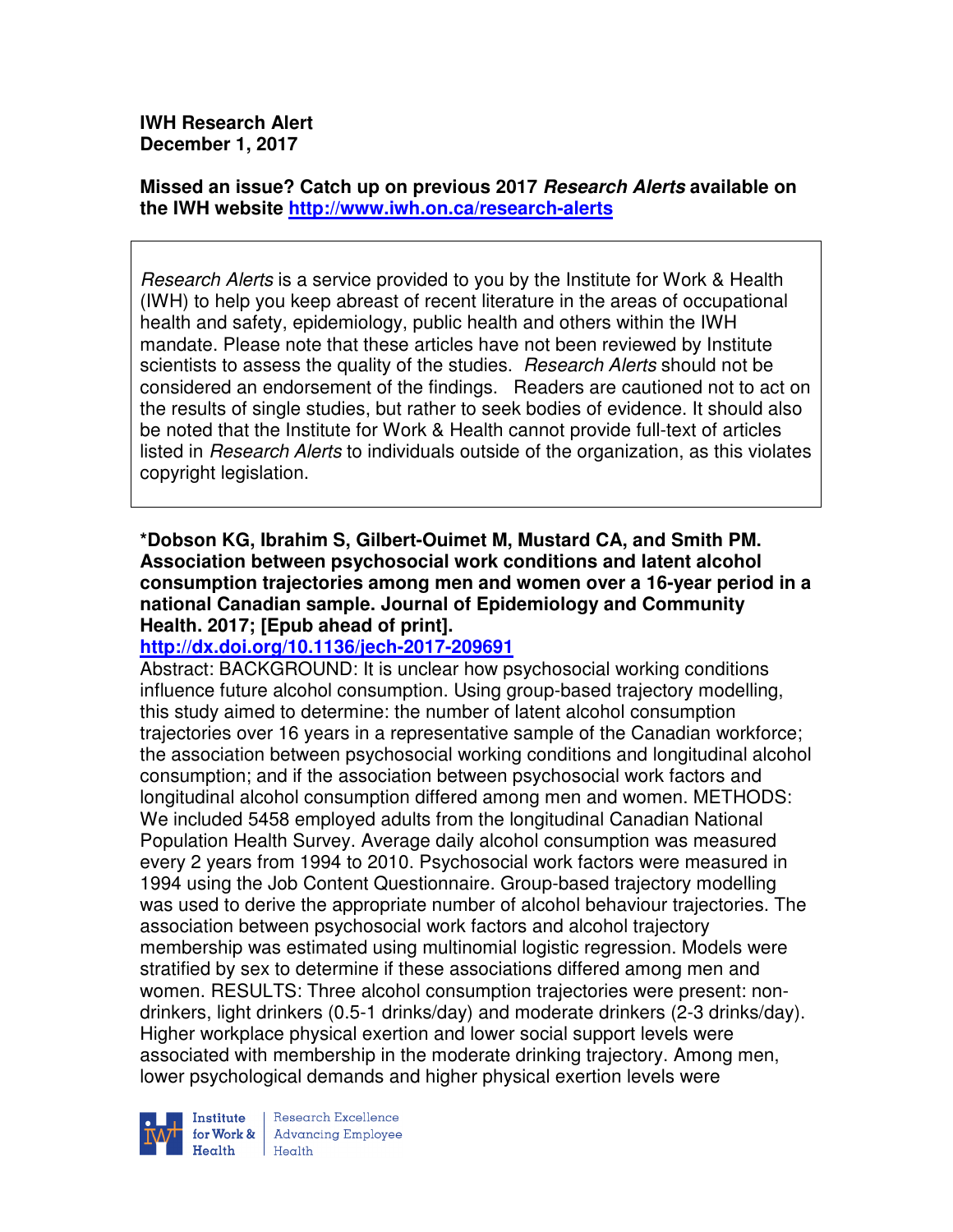associated with membership in the moderate drinking trajectory. Among women, lower levels of physical exertion were associated with membership in the light drinking trajectory, and higher psychological demand levels were associated with membership in the moderate drinking trajectory. CONCLUSIONS: Our study suggests that workplace physical exertion and psychological demands may be associated with different alcohol consumption trajectories among men and women

**Ashley D and Graf NM. The process and experiences of self-employment among people with disabilities: a qualitative study. Rehabilitation Counseling Bulletin. 2017; 61(2):90-100. http://dx.doi.org/10.1177/0034355216687712** 

**Barton CJ and Merolli MA. It is time to replace publish or perish with get visible or vanish: opportunities where digital and social media can reshape knowledge translation. British Journal of Sports Medicine. 2017; [Epub ahead of print].** 

**http://dx.doi.org/10.1136/bjsports-2017-098367** 

**Chambers LA, Jackson R, Worthington C, Wilson CL, Tharao W, Greenspan NR, Masching R, Pierre-Pierre V, Mbulaheni T, Amirault M, and Brownlee P. Decolonizing scoping review methodologies for literature with, for, and by indigenous peoples and the African diaspora: dialoguing with the tensions. Qualitative Health Research. 2017; [Epub ahead of print].** 

**http://dx.doi.org/10.1177/1049732317743237** 

Abstract: This article summarizes our deepened understanding of decolonizing research with, for, and by Indigenous peoples and peoples of African descent that emerged from conducting a scoping review of the methodological literature and reflecting on our review process. Although our review identified decolonizing methodologies as a promising approach, we questioned if our scoping review process engaged in decolonizing knowing. To unpack the epistemological tensions between decolonizing knowing and Western ways of doing scoping reviews, we engaged in individual and collective reflective processes- dialoguing with the tensions-moving from individual immersion in the literature to transformative dialogues among the team. In reflecting upon our tensions with the scoping review process, themes that emerged included (a) ontological/epistemological disjunctures, (b) tensions with concepts and language, and (c) relationships with the literature and beyond. This reflexive process provides valuable insight into ways in which review methods might be made a decolonizing research experience

**Dong S. Assessing workplace accommodation requests among older workers. Rehabilitation Counseling Bulletin. 2017; 61(2):101-111. http://dx.doi.org/10.1177/0034355216687286** 



| Research Excellence Financial Research Excellence<br>
Financing Employee<br>
Realth Health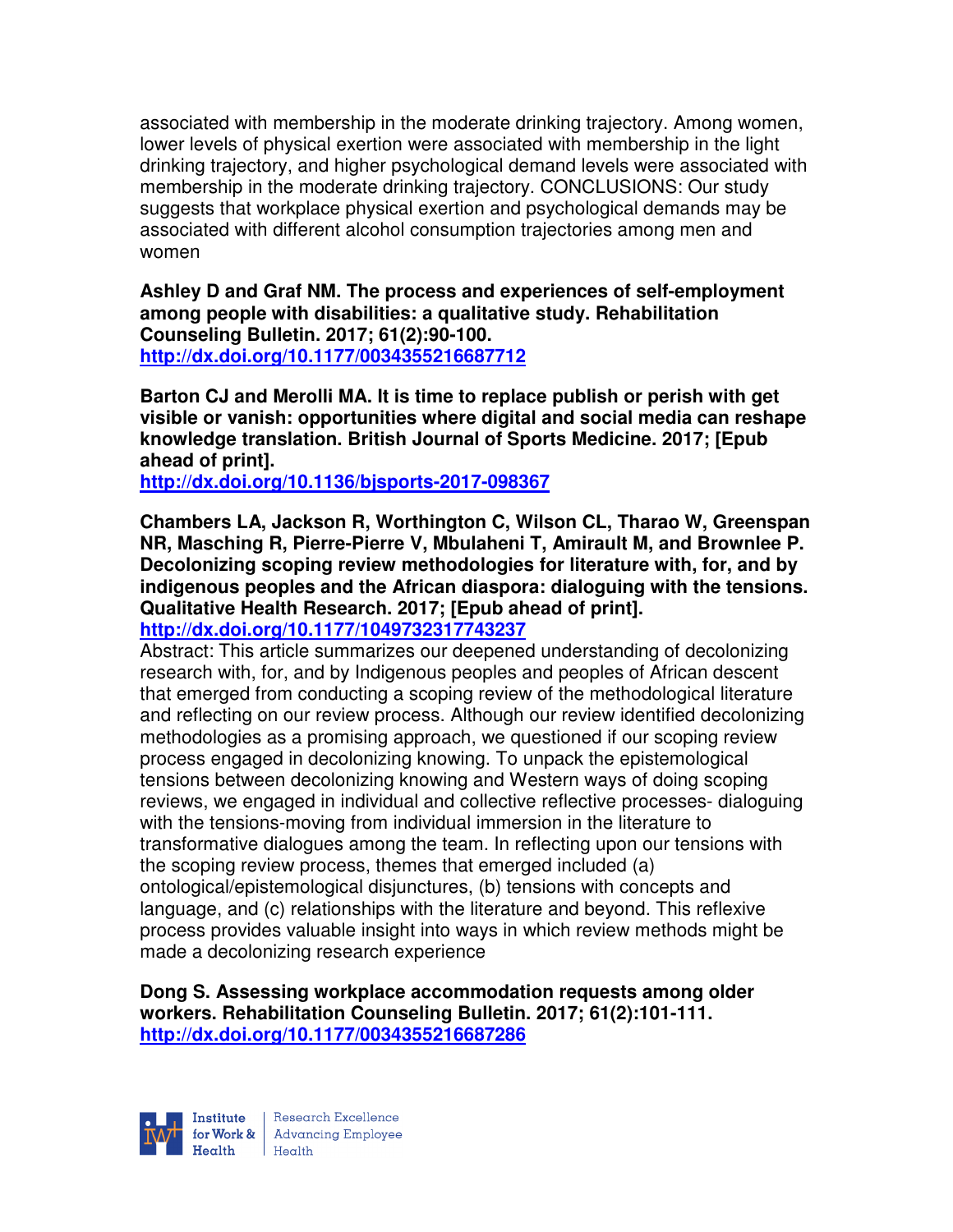**Ghahramani A. Diagnosis of poor safety culture as a major shortcoming in OHSAS 18001-certified companies. Industrial Health. 2017; 55(2):138-148. http://dx.doi.org/10.2486/indhealth.2015-0205 [open access]** Abstract: The evaluation of safety performance in occupational health and safety assessment series (OHSAS) 18001-certified companies provides useful information about the quality of the management system. A certified organization should employ an adequate level of safety management and a positive safety culture to achieve a satisfactory safety performance. The present study conducted in six manufacturing companies: three OHSAS 18001-certified, and three non-certified to assess occupational health and safety (OHS) as well as OHSAS 18001 practices. The certified companies had a better OHS practices compared with the non-certified companies. The certified companies slightly differed in OHS and OHSAS 18001 practices and one of the certified companies had the highest activity rates for both practices. The results indicated that the implemented management systems have not developed and been maintained appropriately in the certified companies. The in-depth analysis of the collected evidence revealed shortcomings in safety culture improvement in the certified companies. This study highlights the importance of safety culture to continuously improve the quality of OHSAS 18001 and to properly perform OHS/OHSAS 18001 practices in the certified companies

#### **van der Graaf P, Forrest LF, Adams J, Shucksmith J, and White M. How do public health professionals view and engage with research? A qualitative interview study and stakeholder workshop engaging public health professionals and researchers. BMC Public Health. 2017; 17(1):892. http://dx.doi.org/10.1186/s12889-017-4896-1 [open access]** Abstract: BACKGROUND: With increasing financial pressures on public health in England, the need for evidence of high relevance to policy is now stronger than ever. However, the ways in which public health professionals (PHPs) and researchers relate to one another are not necessarily conducive to effective knowledge translation. This study explores the perspectives of PHPs and researchers when interacting, with a view to identifying barriers to and opportunities for developing practice that is effectively informed by research. METHODS: This research focused on examples from two responsive research schemes, which provide university-based support for research-related enquiries from PHPs: the NIHR SPHR Public Health Practitioner Evaluation Scheme(1) and the responsive research service AskFuse(2). We examined enquiries that were submitted to both between 2013 and 2015, and purposively selected eight enquiries for further investigation by interviewing the PHPs and researchers involved in these requests. We also identified individuals who were eligible to make requests to the schemes but chose not to do so. In-depth interviews were conducted with six people in relation to the PHPES scheme, and 12 in relation to AskFuse. The interviews were transcribed and analysed using thematic framework analysis. Verification and extension of the findings were sought in a stakeholder workshop. RESULTS: PHPs recognised the importance of research



Research Excellence for Work & | Advancing Employee Health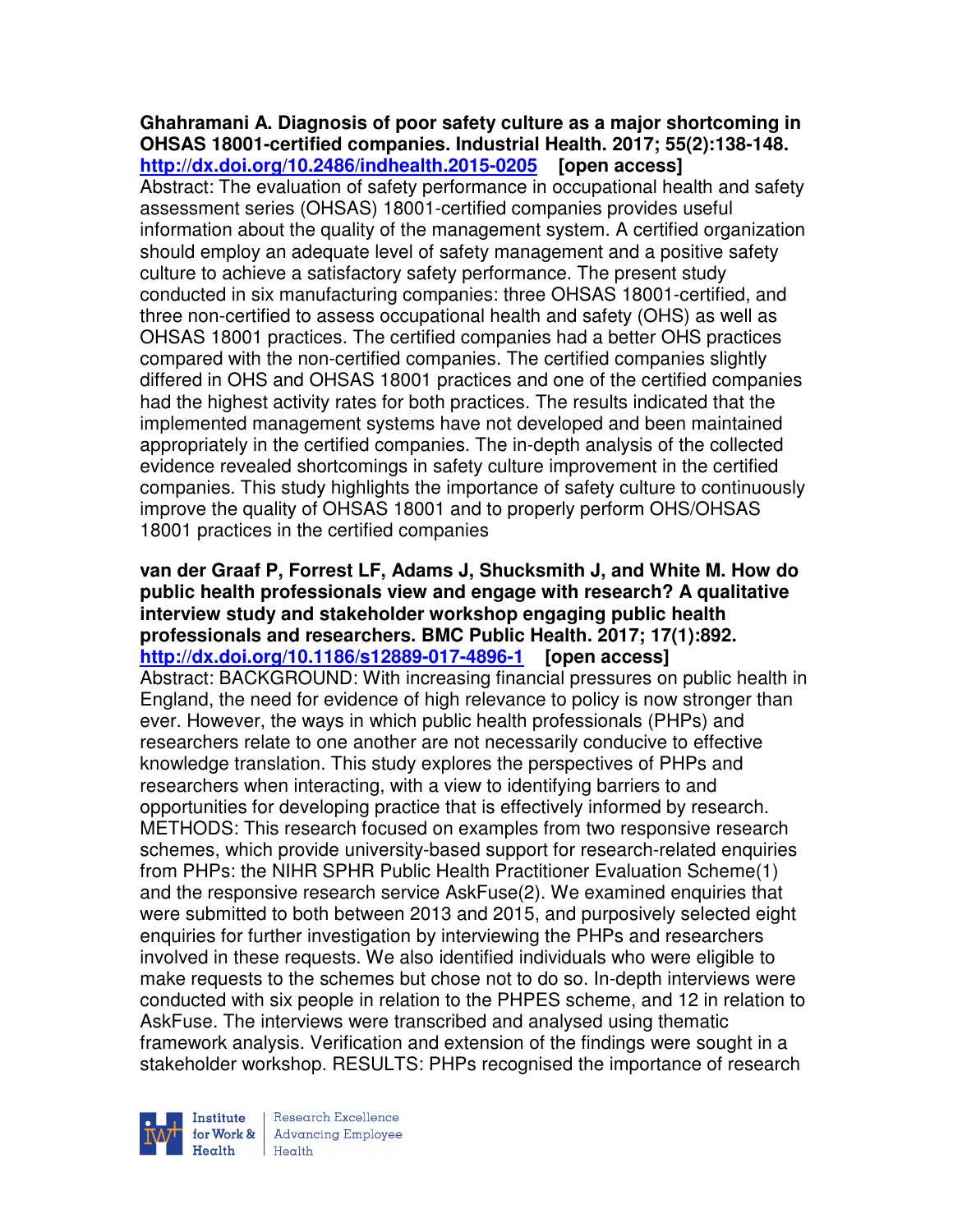findings for informing their practice. However, they identified three main barriers when trying to engage with researchers: 1) differences in timescales; 2) limited budgets; and 3) difficulties in identifying appropriate researchers. The two responsive schemes addressed some of these barriers, particularly finding the right researchers to work with and securing funding for local evaluations. The schemes also supported the development of new types of evidence. However, other barriers remained, such as differences in timescales and the resources needed to scale-up research. CONCLUSIONS: An increased mutual awareness of the structures and challenges under which PHPs and researchers work is required. Opportunities for frequent and meaningful engagement between PHPs and researchers can help to overcome additional barriers to co-production of evidence. Collaborative models, such as the use of researchers embedded in practice might facilitate this; however, flexible research funding schemes are needed to support these models

### **Grahn P, Palsdottir AM, Ottosson J, and Jonsdottir IH. Longer nature-based rehabilitation may contribute to a faster return to work in patients with reactions to severe stress and/or depression. International Journal of Environmental Research and Public Health. 2017; 14(11):E1310. http://dx.doi.org/10.3390/ijerph14111310 [open access]**

Abstract: The global burden of depression and stress-related mental disorders is substantial, and constitutes a major need for effective rehabilitation. Can naturebased rehabilitation help people return to work? OBJECTIVE: To study if the length of a nature-based rehabilitation program affects the outcome with regard to return to work one year after the onset of the program, in a group of patients with long-term reactions to severe stress and/or depression. METHODS: A prospective, quasi-experimental study comparing results from 8-, 12-, and 24 week periods of rehabilitation. The rehabilitation of 106 participants was carried out by a multimodal rehabilitation team in a specially designed rehabilitation garden. Return to work data were collected before the intervention and one year after the start of rehabilitation. In addition, data were collected regarding selfassessed occupational competence, personal control, and sense of coherence. As many as 68% of the participants returned to work or participated in job training or work-oriented measures, full- or part-time, after one year. Participants with a longer period of rehabilitation reported better results on occupational competence, and were more likely to participate in paid work, full-time or parttime, one year after rehabilitation. Study outcomes indicate that a longer rehabilitation period in a rehabilitation garden increases the possibility of a return to paid work

#### **Kool B, Ameratunga S, Scott N, Lawrenson R, and Christey G. The epidemiology of work-related injury admissions to hospitals in the Midland region of New Zealand. Injury. 2017; 48(11):2478-2484. http://dx.doi.org/10.1016/j.injury.2017.09.018**

Abstract: OBJECTIVE: To describe the epidemiological characteristics of patients



Research Excellence for Work & | Advancing Employee  $Heath$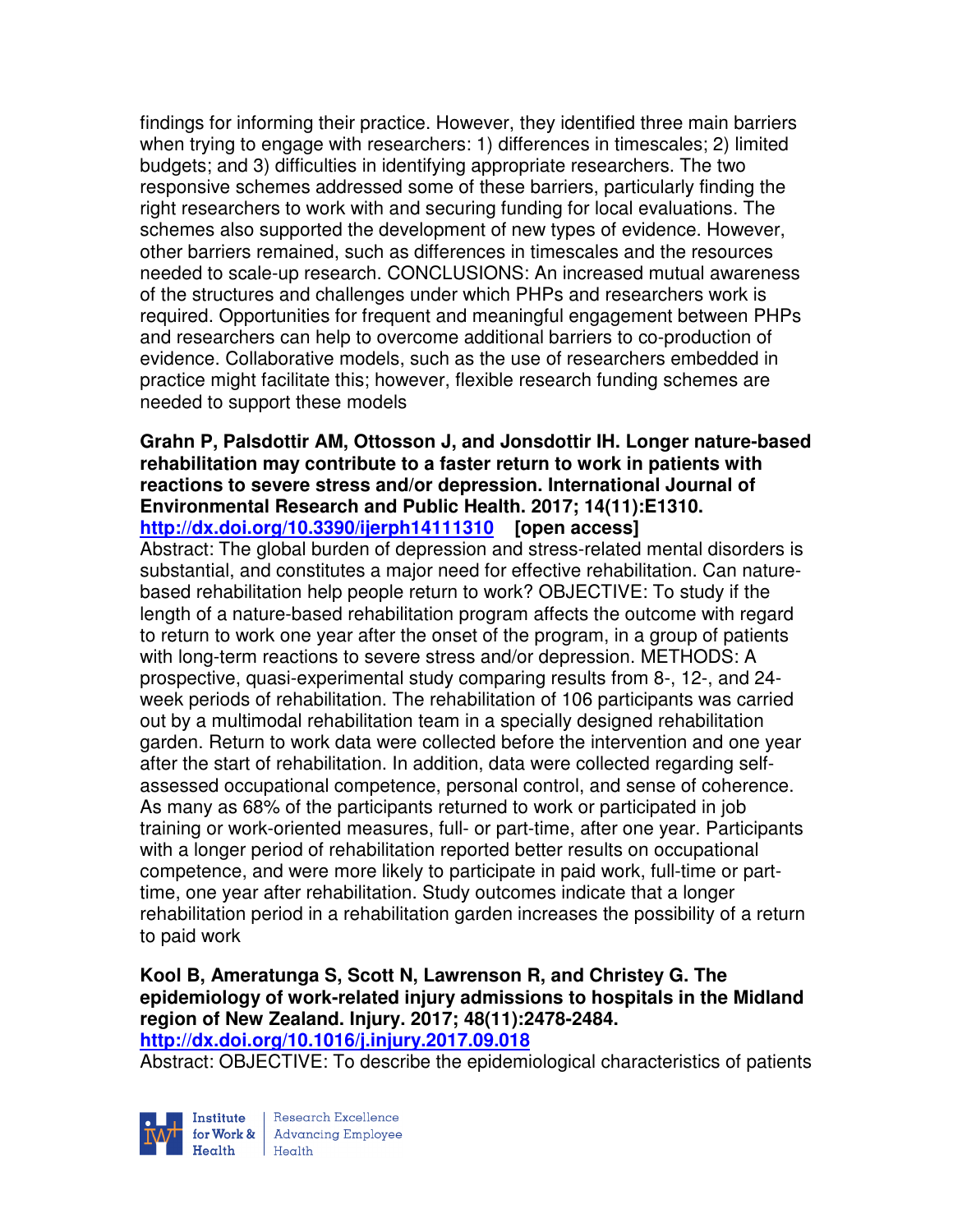with work-related injuries (WRI) admitted to hospitals in New Zealand's Midland Trauma System (MTS) during a four year period. METHODS: A retrospective review was conducted of trauma registry records for adults (>/=15years) admitted to four hospitals in the MTS as a result of WRI between 1 January 2012 and 31 December 2015. We describe the patterns of injury incidence by demographic characteristics, employment industry, mechanism of injury, body regions injured, injury severity score (ISS), month, day and time of injury, duration of hospital stay, domicile District Health Board (DHB), and discharge destination. RESULTS: The 2169 WRI trauma admissions, corresponded to an annualised rate of 205.8 per 100,000 workers or 234.3 per 100,000 full time employment employees (FTE). Injury rates were highest among males (238.0 per 100,000 workers) and those aged 15-24 years (227.1 per 100,000 workers), and lowest among Asians (83 per 100,000 workers). The highest injury rates occurred among the 'agriculture/forestry/fishing', 'manufacturing', and 'transport/postal/warehousing' industries. 'Contact with machinery' was the most common mechanism of injury, and the 'extremities or pelvic girdle' the most common body region injured. The in-hospital case fatality rate was <0.5%. CONCLUSION: The predominance of WRI in the 'agriculture/forestry/fishing' industries in the Midland region is consistent with national estimates. The high rate of injuries amongst males, young adults, and Maori requires further exploration

## **Lyon BK and Popov G. Communicating and managing risk: the key result of risk assessment. Professional Safety. 2017; 62(11):35-44. [doi unavailable as of Dec 1, 2017]**

## **Mathes T, Klassen P, and Pieper D. Frequency of data extraction errors and methods to increase data extraction quality: a methodological review. BMC Medical Research Methodology. 2017; 17(1):152.**

**http://dx.doi.org/10.1186/s12874-017-0431-4 [open access]**

Abstract: BACKGROUND: Our objective was to assess the frequency of data extraction errors and its potential impact on results in systematic reviews. Furthermore, we evaluated the effect of different extraction methods, reviewer characteristics and reviewer training on error rates and results. METHODS: We performed a systematic review of methodological literature in PubMed, Cochrane methodological registry, and by manual searches (12/2016). Studies were selected by two reviewers independently. Data were extracted in standardized tables by one reviewer and verified by a second. RESULTS: The analysis included six studies; four studies on extraction error frequency, one study comparing different reviewer extraction methods and two studies comparing different reviewer characteristics. We did not find a study on reviewer training. There was a high rate of extraction errors (up to 50%). Errors often had an influence on effect estimates. Different data extraction methods and reviewer characteristics had moderate effect on extraction error rates and effect estimates. CONCLUSION: The evidence base for established standards of data extraction seems weak despite the high prevalence of extraction errors. More comparative

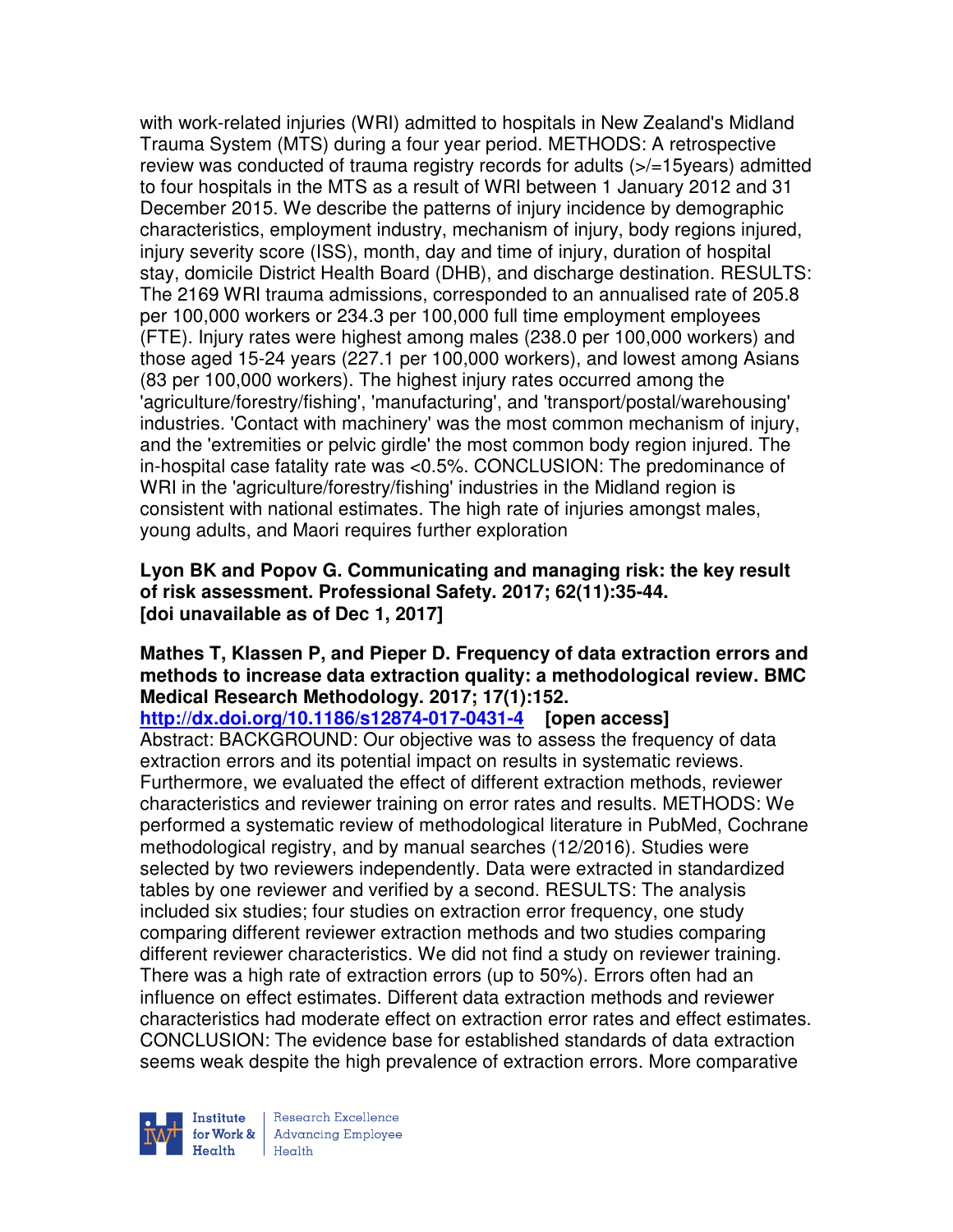studies are needed to get deeper insights into the influence of different extraction methods

## **McLaren CF, Reville RT, and Seabury SA. How effective are employer return to work programs? International Review of Law and Economics. 2017; 52:58-73.**

**http://dx.doi.org/10.1016/j.irle.2017.08.003** 

# **Morin KA, Eibl JK, Franklyn AM, and Marsh DC. The opioid crisis: past, present and future policy climate in Ontario, Canada. Substance Abuse Treatment, Prevention, and Policy. 2017; 12(1):45.**

**http://dx.doi.org/10.1186/s13011-017-0130-5 [open access]**

Abstract: BACKGROUND: Addressing opioid use disorder has become a priority in Ontario, Canada, because of its high economic, social and health burden. There continues to be stigma and criticism relating to opioid use disorder and treatment options. The result has been unsystematic, partial, reactive policies and programs developed based on divergent points of view. The aim of this manuscript is to describe how past and present understandings, narratives, ideologies and discourse of opioid use, have impacted policies over the course of the growing opioid crisis. COMMENTARY: Assessing the impact of policy is complex. It involves consideration of conceptual issues of what impacts policy change. In this manuscript we argue that the development of polices and initiatives regarding opioids, opioid use disorder and opioid agonist treatment in the last decade, have been more strongly associated with the evolution of ideas, narratives and discourses rather than research relating to opioids. We formulate our argument using a framework by Sumner, Crichton, Theobald, Zulu, and Parkhurs. We use examples from the Canadian context to outline our argument such as: the anti- drug legislation from the Canadian Federal Conservative government in 2007; the removal of OxyContin from the drug formulary in 2012; the rapid expansion of opioid agonist treatment beginning in the early 2000s, the unilateral decision made regarding fee cuts for physicians providing opioid agonist treatment in 2015; and the most recent implementation of a narcotics monitoring system, which are all closely linked with the shifts in public opinion and discourse at the time of which these policies and programs are implemented. CONCLUSION: We conclude with recommendations to consider a multifactorial response using evidence and stakeholder engagement to address the opioid crisis, rather than a reactive policy approach. We suggest that researchers have an important role in shaping future policy by reframing ideas through knowledge translation, formation of values, creation of new knowledge and adding to the quality of public discourse and debate

## **Ndana J. Turning around a problem plant: 9 ways to change from severe violator to safety model. Professional Safety. 2017; 62(8):46-54. [doi unavailable as of Dec 1, 2017]**



Research Excellence for Work & Advancing Employee  $H_{\text{eath}}$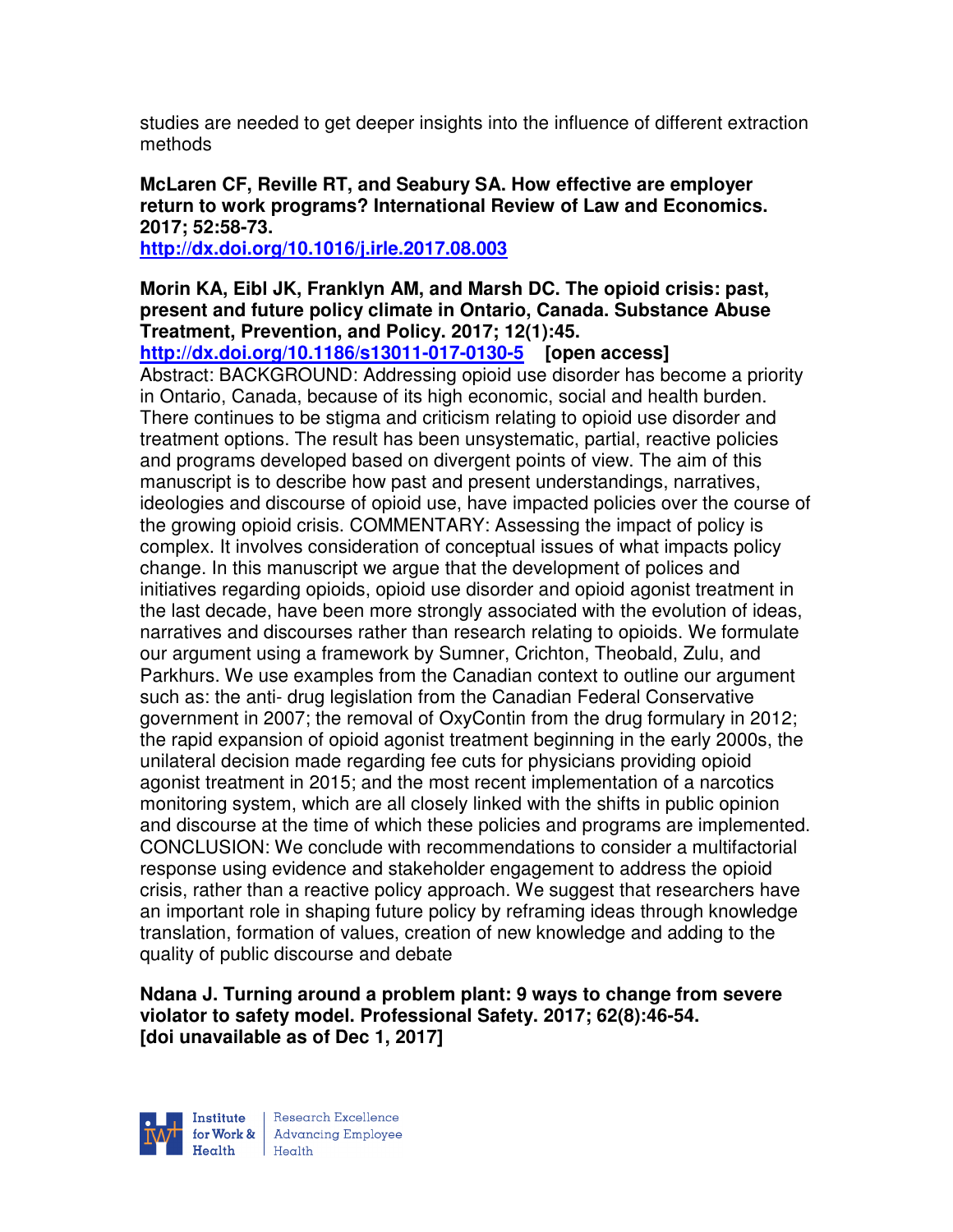### **Pickering CEZ, Nurenberg K, and Schiamberg L. Recognizing and responding to the "toxic" work environment: worker safety, patient safety, and abuse/neglect in nursing homes. Qualitative Health Research. 2017; 27(12):1870-1881.**

# **http://dx.doi.org/10.1177/1049732317723889**

Abstract: This grounded theory study examined how the certified nursing assistant (CNA) understands and responds to bullying in the workplace. Constant comparative analysis was used to analyze data from in-depth telephone interviews with CNAs ( $N = 22$ ) who experienced bullying while employed in a nursing home. The result of the analysis is a multistep model describing CNA perceptions of how, over time, they recognized and responded to the "toxic" work environment. The strategies used in responding to the "toxic" environment affected their care provision and were attributed to the development of several resident and worker safety outcomes. The data suggest that the etiology of abuse and neglect in nursing homes may be better explained by institutional cultures rather than individual traits of CNAs. Findings highlight the relationship between worker and patient safety, and suggest worker safety outcomes may be an indicator of quality in nursing homes

#### **Salloum RG, Shenkman EA, Louviere JJ, and Chambers DA. Application of discrete choice experiments to enhance stakeholder engagement as a strategy for advancing implementation: a systematic review. Implementation Science. 2017; 12(1):140.**

**http://dx.doi.org/10.1186/s13012-017-0675-8 [open access]** Abstract: BACKGROUND: One of the key strategies to successful implementation of effective health-related interventions is targeting improvements in stakeholder engagement. The discrete choice experiment (DCE) is a stated preference technique for eliciting individual preferences over hypothetical alternative scenarios that is increasingly being used in health-related applications. DCEs are a dynamic approach to systematically measure health preferences which can be applied in enhancing stakeholder engagement. However, a knowledge gap exists in characterizing the extent to which DCEs are used in implementation science. METHODS: We conducted a systematic literature search (up to December 2016) of the English literature to identify and describe the use of DCEs in engaging stakeholders as an implementation strategy. We searched the following electronic databases: MEDLINE, Econlit, PsychINFO, and the CINAHL using mesh terms. Studies were categorized according to application type, stakeholder(s), healthcare setting, and implementation outcome. RESULTS: Seventy-five publications were selected for analysis in this systematic review. Studies were categorized by application type: (1) characterizing demand for therapies and treatment technologies ( $n = 32$ ), (2) comparing implementation strategies ( $n = 22$ ), (3) incentivizing workforce participation ( $n = 11$ ), and (4) prioritizing interventions ( $n = 10$ ). Stakeholders included providers ( $n = 27$ ), patients ( $n = 25$ ), caregivers ( $n = 5$ ), and administrators ( $n = 2$ ). The remaining studies ( $n = 16$ ) engaged multiple

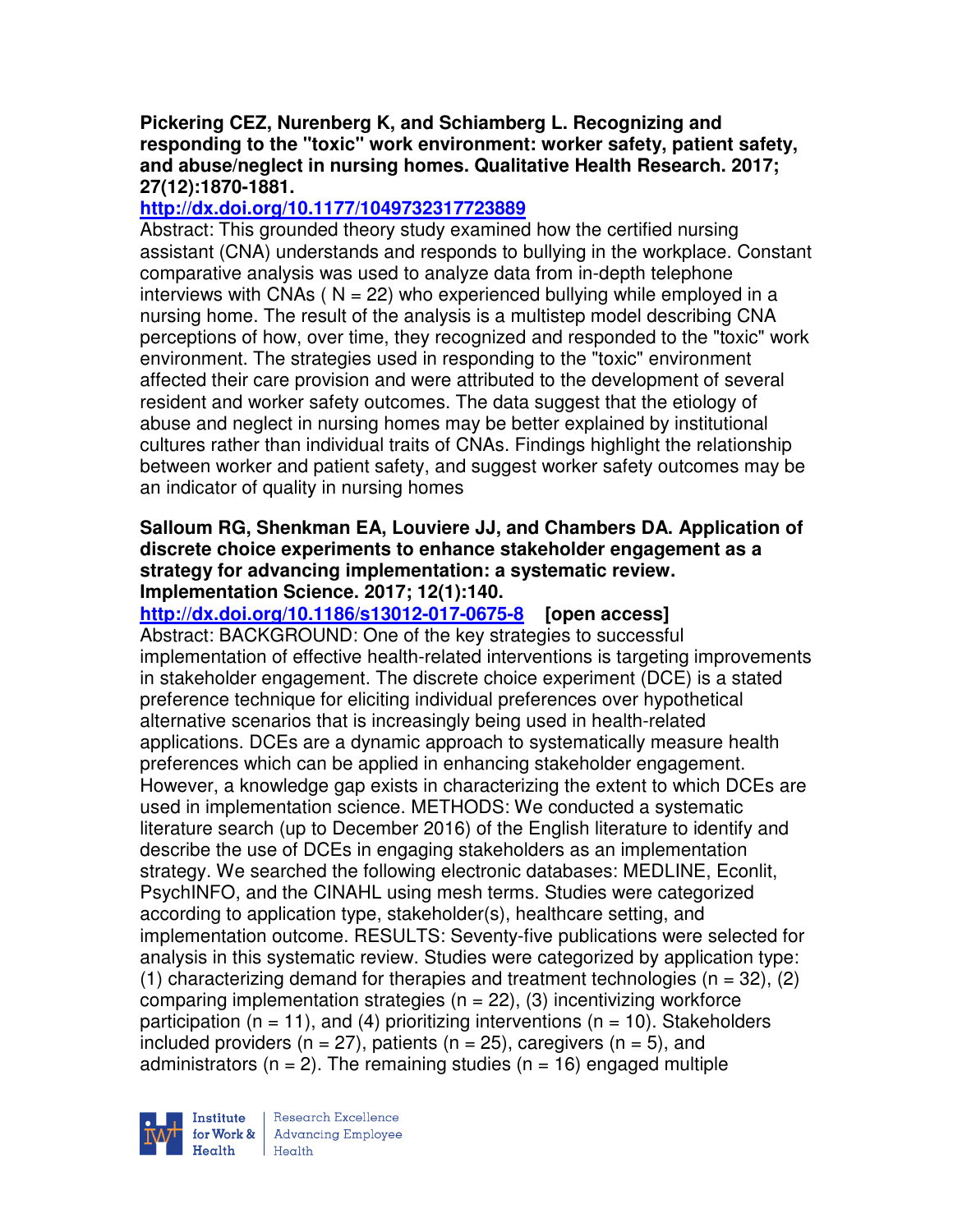stakeholders (i.e., combination of patients, caregivers, providers, and/or administrators). The following implementation outcomes were discussed: acceptability (n = 75), appropriateness (n = 34), adoption (n = 19), feasibility (n = 16), and fidelity (n = 3). CONCLUSIONS: The number of DCE studies engaging stakeholders as an implementation strategy has been increasing over the past decade. As DCEs are more widely used as a healthcare assessment tool, there is a wide range of applications for them in stakeholder engagement. The DCE approach could serve as a tool for engaging stakeholders in implementation science

**Salomonsson S, Santoft F, Lindsater E, Ejeby K, Ljotsson B, Ost LG, Ingvar M, Lekander M, and Hedman-Lagerlof E. Cognitive-behavioural therapy and return-to-work intervention for patients on sick leave due to common mental disorders: a randomised controlled trial. Occupational and Environmental Medicine. 2017; 74(12):905-912.** 

## **http://dx.doi.org/10.1136/oemed-2017-104342**

Abstract: OBJECTIVES: Common mental disorders (CMDs) cause great individual suffering and long-term sick leave. Cognitive-behavioural therapy (CBT) effectively treats CMDs, but sick leave is not reduced to the same extent as psychiatric symptoms. Research results regarding return-to-work interventions (RTW-Is) and their effect on sick leave are inconclusive. The aim of this study was to evaluate CBT, a RTW-I and combined CBT and RTW-I (COMBO) for primary care patients on sick leave due to CMDs. METHODS: Patients with CMDs (n=211) were randomised to CBT (n=64), RTW-I (n=67) or COMBO (n=80). Sick-leave registry data after 1 year and blinded Clinician's Severity Rating (CSR) of symptoms post-treatment and at follow-ups after 6 and 12 months were primary outcomes. RESULTS: There was no significant difference between treatments in days on sick leave 1 year after treatment start (mean difference in sick-leave days range=9-27). CBT led to larger reduction of symptoms post-treatment (CSR; Cohen's d=0.4 (95% CI 0.1 to 0.8)) than RTW-I, whereas COMBO did not differ from CBT or RTW-I. At follow-up, after 1 year, there was no difference between groups. All treatments were associated with large pre-treatment to post-treatment improvements, and results were maintained at 1-year follow-up. CONCLUSION: No treatment was superior to the other regarding reducing sick leave. All treatments effectively reduced symptoms, CBT in a faster pace than RTW-I, but at 1-year follow-up, all groups had similar symptom levels. Further research is needed regarding how CBT and RTW-I can be combined more efficiently to produce a larger effect on sick leave while maintaining effective symptom reduction

## **Whitley E and Popham F. Leaving the labour market later in life: how does it impact on mechanisms for health? Occupational and Environmental Medicine. 2017; 74(12):877-886.**

**http://dx.doi.org/10.1136/oemed-2016-104258 [open access]**  Abstract: OBJECTIVES: Negative associations between non-employment and



Research Excellence for Work & | Advancing Employee Health